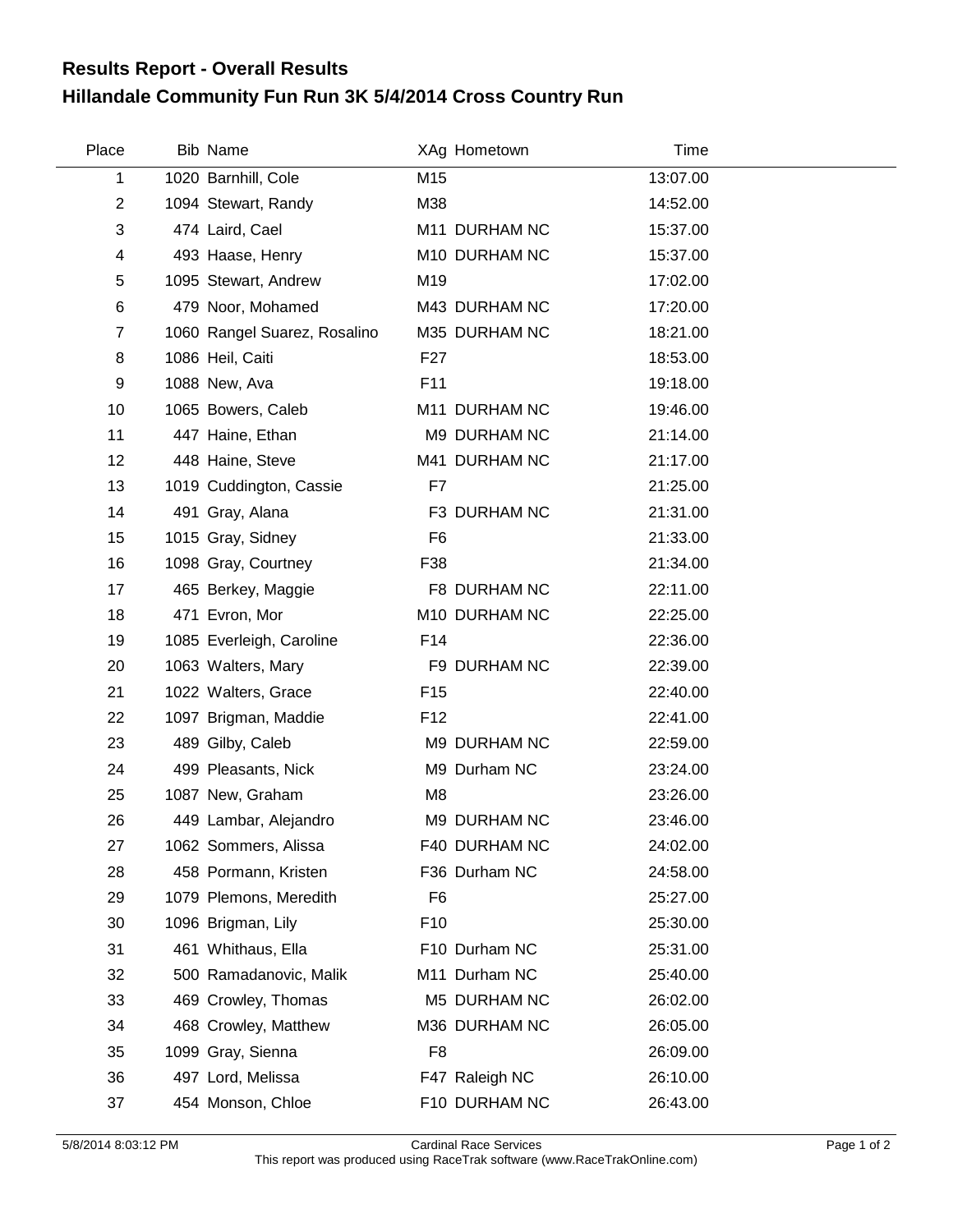| Place | <b>Bib Name</b>                 |                 | XAg Hometown  | Time     |  |
|-------|---------------------------------|-----------------|---------------|----------|--|
| 38    | 455 Monson, Eric                |                 | M46 DURHAM NC | 26:48.00 |  |
| 39    | 1081 Poulnott, Stewart          | M <sub>8</sub>  |               | 27:31.00 |  |
| 40    | 1084 Gomez, Daniel              | M6              |               | 27:41.00 |  |
| 41    | 1089 Roberts, Emma              | F <sub>9</sub>  |               | 28:11.00 |  |
| 42    | 1064 Zagada Carrasco, Maria Cri |                 | F26 DURHAM NC | 28:28.00 |  |
| 43    | 494 Haase, John                 |                 | M16 DURHAM NC | 28:34.00 |  |
| 44    | 492 Gray, Alex                  |                 | M6 DURHAM NC  | 28:59.00 |  |
| 45    | 487 Franz, Kathy                |                 | F40 DURHAM NC | 29:01.00 |  |
| 46    | 453 misley, zita                |                 | M44 Durham NC | 31:28.00 |  |
| 47    | 1082 Gaither, Jada              | F7              |               | 32:41.00 |  |
| 48    | 481 Strobel, Madeline           |                 | F10 Durham NC | 32:48.00 |  |
| 49    | 480 Strobel, Jack               |                 | M14 Durham NC | 32:49.00 |  |
| 50    | 1090 McNeill, David             | M58             |               | 33:06.00 |  |
| 51    | 1091 McNeill, Diana             | F <sub>57</sub> |               | 33:08.00 |  |
| 52    | 1016 Simmons, alice             | F61             |               | 34:35.00 |  |
| 53    | 445 Bates, Sandi                |                 | F39 DURHAM NC | 37:35.00 |  |
| 54    | 1077 Nance, Placedia            |                 | F37 DURHAM NC | 37:36.00 |  |
| 55    | 484 Andrews, Sarah              |                 | F40 DURHAM NC | 40:44.00 |  |
| 56    | 483 Andrews, Jackie             |                 | F40 DURHAM NC | 40:46.00 |  |
| 57    | 482 Turner, Kathleen            |                 | F33 DURHAM NC | 41:45.00 |  |
| 58    | 498 Marriott, Lori              |                 | F60 DURHAM NC | 41:46.00 |  |
| 59    | 1061 Scrivani, Arthur           |                 | M64 DURHAM NC | 43:46.02 |  |
| 60    | 1076 Nance, Elijah              |                 | M6 DURHAM NC  | 43:46.04 |  |
| 61    | 490 Gilby, Ethan                |                 | M6 DURHAM NC  | 43:46.06 |  |
| 62    | 1093 Kempf, Gabrielle           | F <sub>6</sub>  |               | 43:46.08 |  |
| 63    | 1092 Kempf, Ryan                | M37             |               | 43:46.09 |  |
|       |                                 |                 |               |          |  |

**Total Race: 63**

 $\overline{\phantom{a}}$